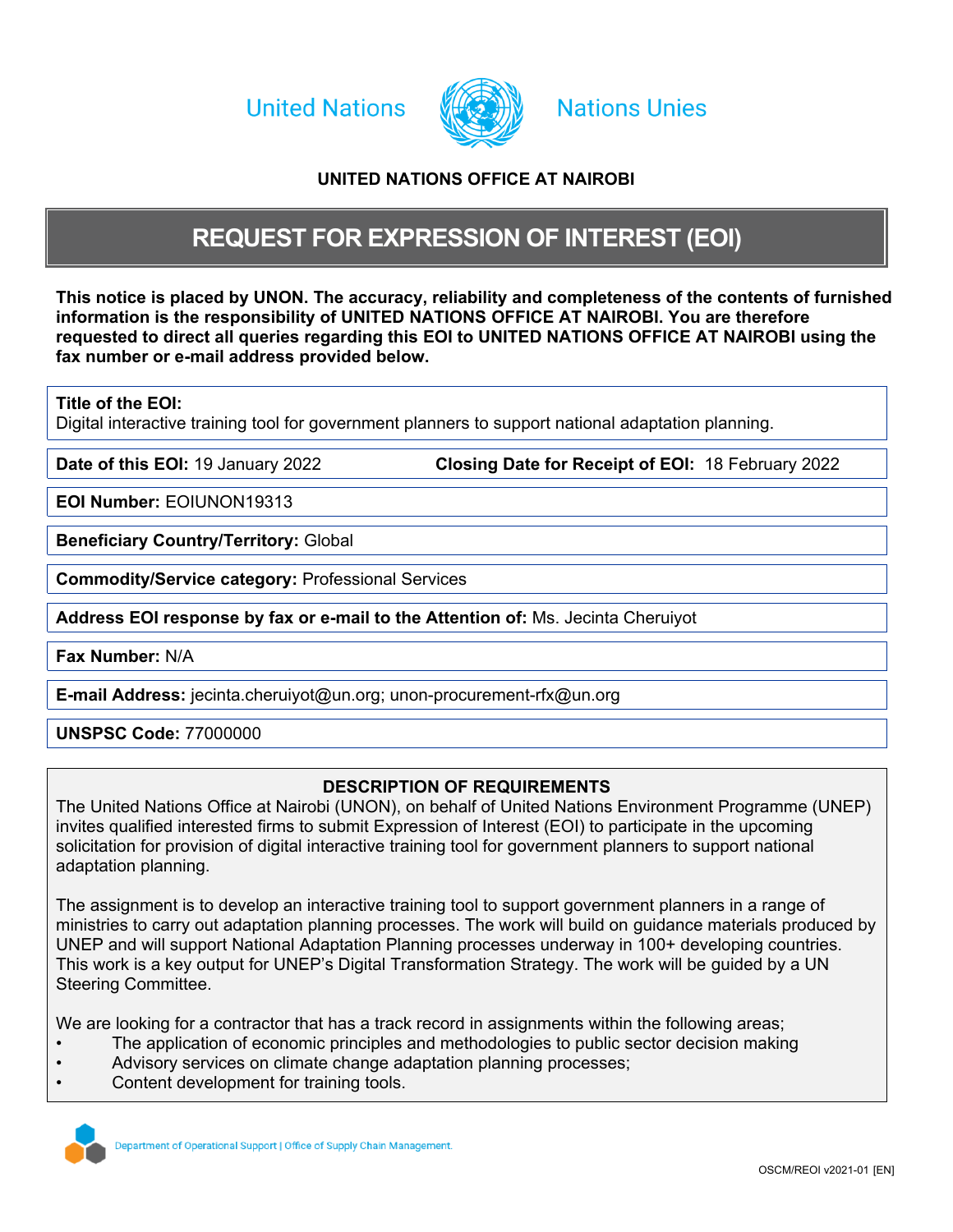## • Digital tool development.

The complete details of the requirement will be provided in the tender documents that will be issued to bidders after this request for EOI is closed.

# **SPECIFIC REQUIREMENTS / INFORMATION (IF ANY)**

## IMPORTANT:

Please note that this REOI is not an invitation for submission of tenders. Its purpose is to identify companies that would be interested and eligible to participate in the solicitation when issued. Companies interested in providing the above services should express their interest electronically through the link provided below.

UNON will examine the outcome of this request for EOI and will consider those companies that have expressed their interest. UNON reserves the right to change or cancel the requirement at any time during the EOI and/or solicitation process. Thus, submitting a reply to this Request for EOI does not automatically guarantee your company will be considered for receipt of the solicitation when issued.

## **NOTE**

Information on tendering for the UN Procurement System is **available free of charge** at the following address: <https://www.ungm.org/Public/Notice>

Only the United Nations Global Marketplace (UNGM) has been authorised to collect a nominal fee from vendors that wish to receive automatically Procurement Notices or Requests for Expression Of Interest. Vendors interested in this Tender Alert Service are invited to subscribe on [http://www.ungm.org](http://www.ungm.org/)

*Vendors interested in participating in the planned solicitation process should submit the Vendor Response Form of this EOI electronically (through the link available on the next page) before the closing date set forth above.*

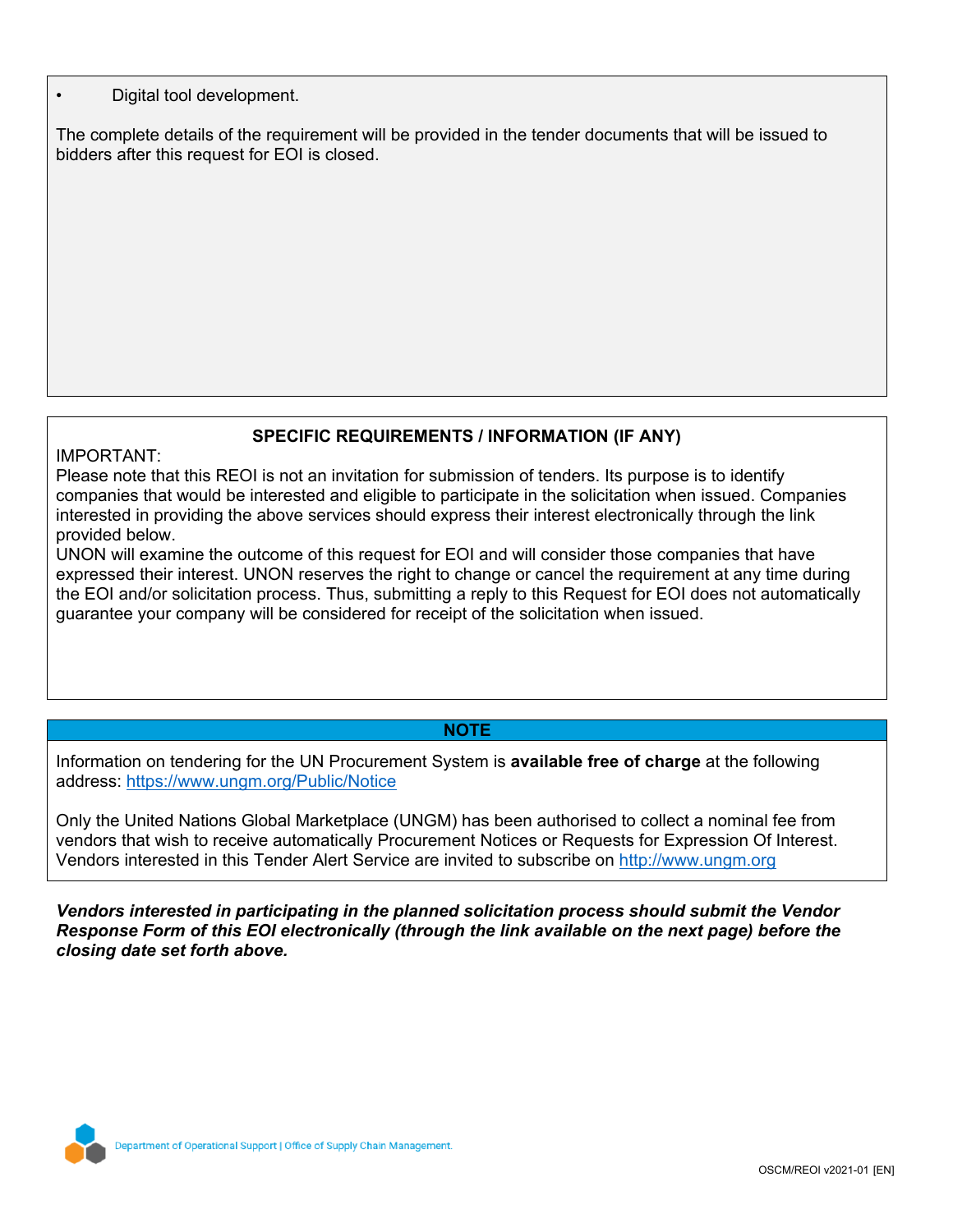# **VENDOR RESPONSE**

## **NOTICE**

- Companies can only participate in solicitations of the UN Secretariat after completing their registration (free of charge) at the United Nations Global Marketplace ([www.ungm.org\)](http://www.ungm.org/).
- As you express interest in the planned solicitation by submitting this response form, please verify that your company is registered under its **full legal** name on the United Nations Global Marketplace ([www.ungm.org\)](http://www.ungm.org/) and that your application has been submitted to the **UN Secretariat**.
- While companies can participate in solicitations after completion of registration at Basic Level, we strongly recommend all companies to register at least at **Level 1** under the United Nations Secretariat prior to participating in any solicitations.

**PLEASE NOTE: You should express your interest to this EOI electronically at:** https://www.un.org/Depts/ptd/node/add/interest-expressed?EOI=EOIUNON19313 **In case you have difficulties submitting your interest electronically, please contact**

**[jecinta.cheruiyot@un.org;](#page-0-1) [unon-procurement-rfx@un.org](#page-0-1) directly for instructions.**